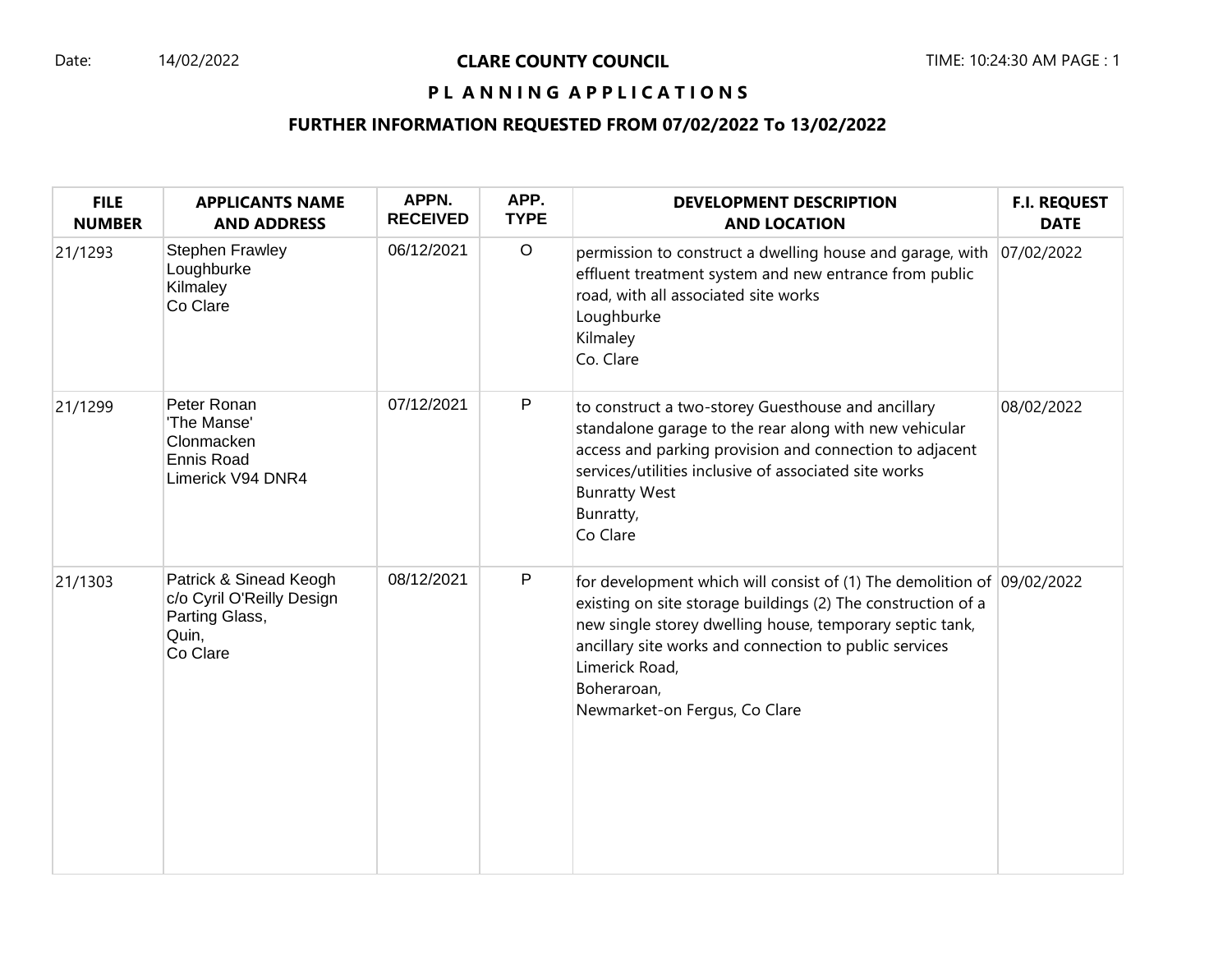# PL ANNING APPLICATIONS

# **FURTHER INFORMATION REQUESTED FROM 07/02/2022 To 13/02/2022**

| 21/1306 | TJ Carey<br>c/o Niall Geoghegan<br>Ballybeg,<br>Ennis,<br>Co Clare V95 H796                             | 08/12/2021 | P | for development, the development will consist of the<br>construction of a light engineering workshop with a waste<br>water treatment system with percolation area and<br>associated site works<br>Urlan More<br>Newmarket-on-Fergus<br>Co Clare                                                                                                                                                                                                      | 09/02/2022 |
|---------|---------------------------------------------------------------------------------------------------------|------------|---|------------------------------------------------------------------------------------------------------------------------------------------------------------------------------------------------------------------------------------------------------------------------------------------------------------------------------------------------------------------------------------------------------------------------------------------------------|------------|
| 21/1312 | Loughville Property Ltd<br>c/o P. Coleman & Associates<br>5 Bank Place,<br>Ennis,<br>Co Clare, V95 HW27 | 09/12/2021 | P | for development of 46 no. residential units comprising of 1<br>no. five bedroom terrace dwelling, 27 no. four bedroom<br>terrace dwellings, 3 no. three bedroom terrace dwellings, 9<br>no two bedroom townhouses, 5 no. two bedroom<br>bungalow, all connections to water supply, public sewer<br>and all ancillary site services and works required to<br>facilitate the proposed development.<br>Loughville<br>Lahinch Road<br>Ennis<br>Co. Clare | 10/02/2022 |
| 21/1316 | Michael & Stephanie<br>Davoren<br>c/o Aiden Fitzgerald<br><b>AF Engineering</b><br>Doolin<br>Co. Clare  | 10/12/2021 | P | for development which will consist of a dwelling house<br>with proprietary wastewater treatment system and<br>polishing filter together with ancillary site works<br>Clooney North<br>Ennistymon<br>Co Clare                                                                                                                                                                                                                                         | 10/02/2022 |

#### **\*\*\* CONTROL REPORT \*\*\***